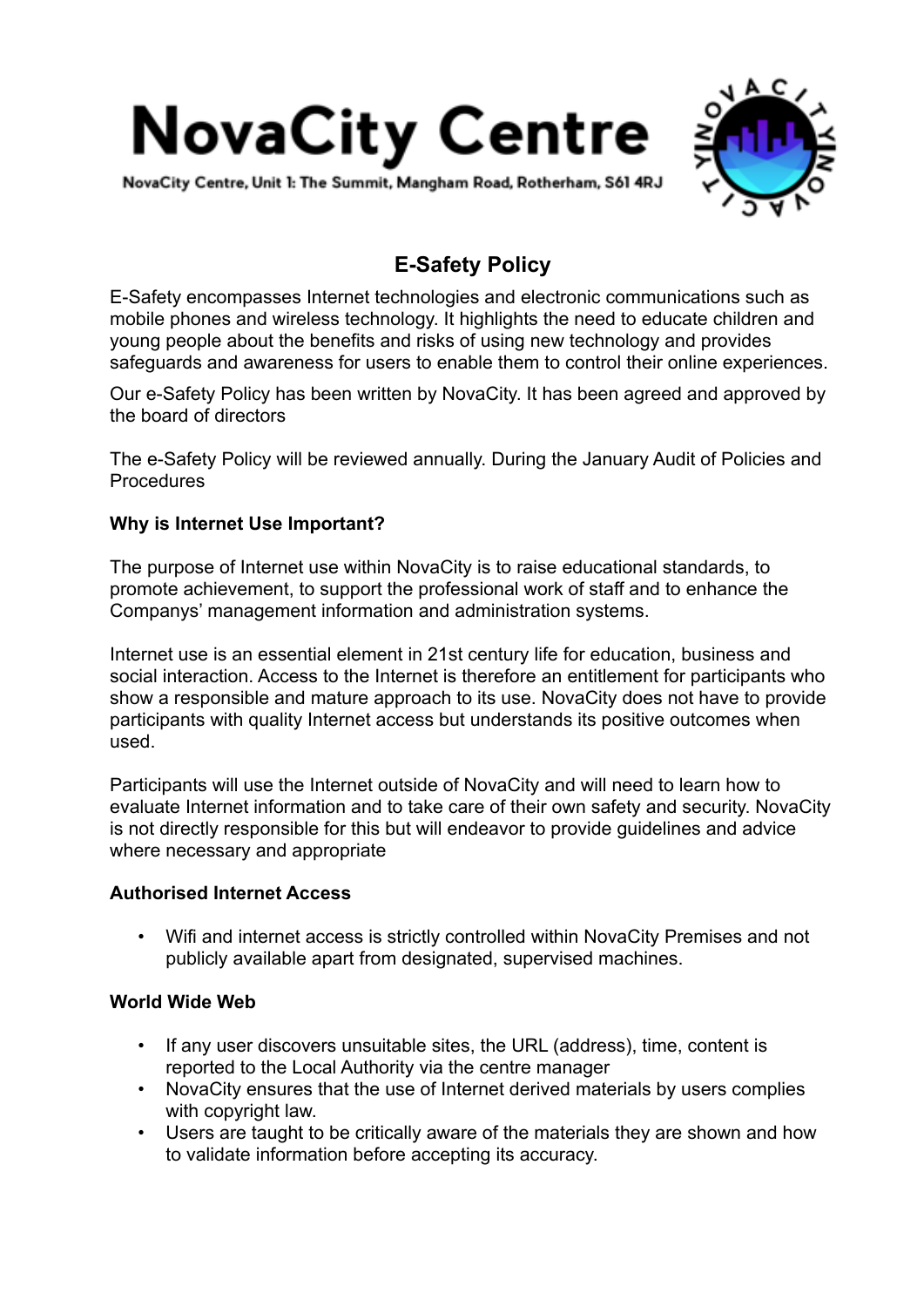# **Staff Internet Usage**

- Whilst using NovaCity's internet on privately owned computers staff are expected to be responsible in its usage
- Staff are encouraged to be responsible whilst using social media, email and the internet via their own devices.
- Staff appliances are not to be given to users of the centre under any circumstances.
- Using the internet as an aid to business is quite apparent. The use of social media tools as advertising methods is not to be overlooked as a valuable resource. Restricting access to video sites (youtube), social media (facebook) and email is to restrict the functionality of the business. It is therefore reasonably acceptable under general circumstances for this activity to occur in private, locked offices and on personal appliances such as smart phones and laptops whilst with NovaCity premises.

# **User Internet Usage**

- Access to wifi as a method to connect to the internet is prohibited.
- Users must always use wired PC computers in the computer suite
- Access to the computer suite is controlled and supervised
- Filters are present to ensure access to unwanted content is restricted.
- Users are advised on security and encouraged to set passwords, deny access to unknown individuals and instructed how to block unwanted communications. Pupils are encouraged to invite known friends only and deny access to others.

# **Mobile Phones**

- Mobile phones are allowed in the building and are encouraged to be used unless it is at the detriment to the activities taking place. Young people should be encouraged but educated on safely sharing their experiences with family and friends whilst using the centre.
- When cameras are used by staff to take pictures of classes they are stored securely and or deleted when there is no use for them. (Removed from personal devices immediately.) This is made clear on the entrants form that all users must sign before entry to the building. If photos or videos cannot be taken of a young person this needs to be brought to the attention of the training team.

# **Published Content and the School Web Site**

• The contact details on the Web site will be the school address, e-mail and telephone number. Staff or participants personal information will not be published.

# **Publishing Users Images and Work**

• Photographs and video that include users will be selected with direct permission from parent or quardian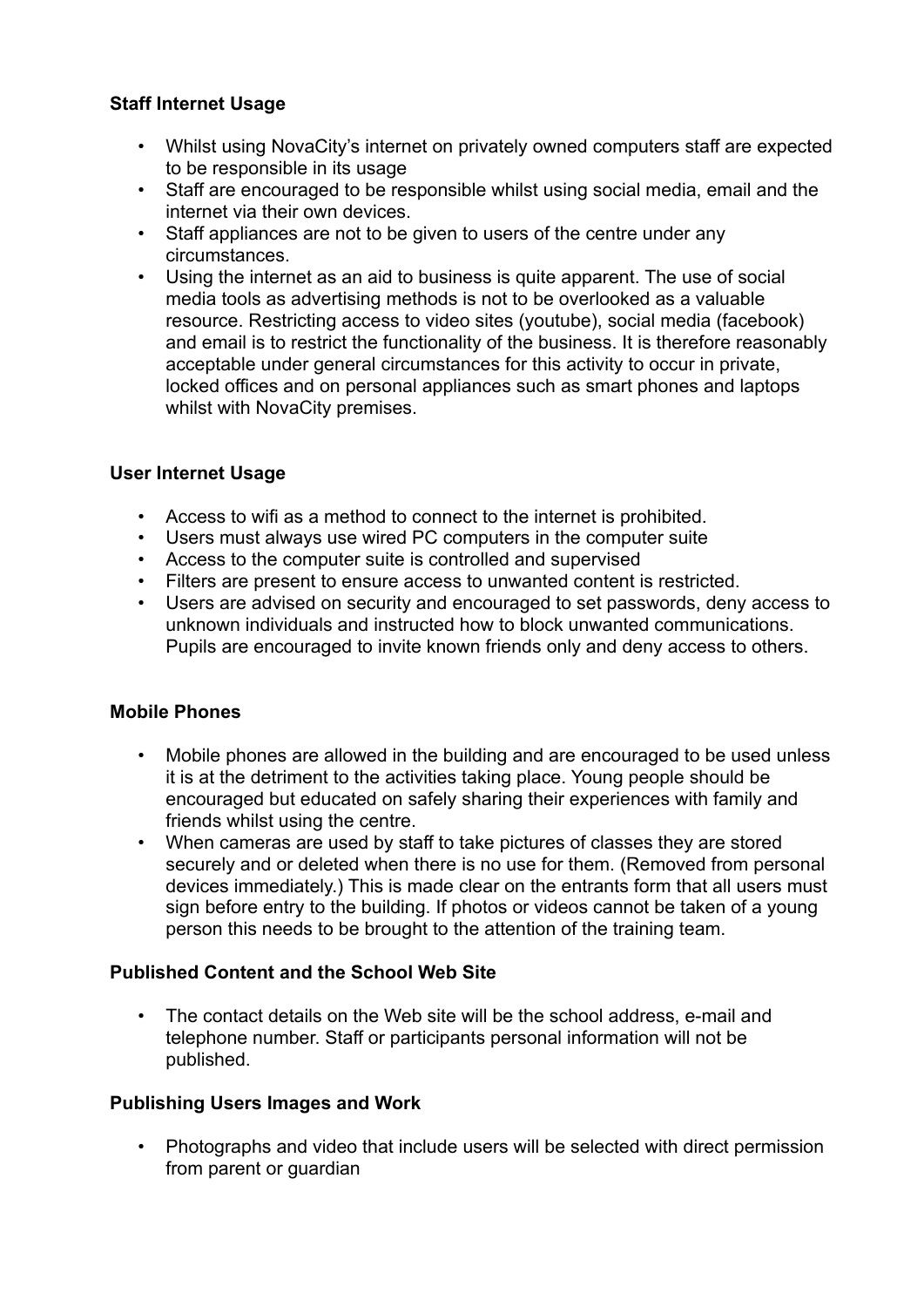• The act of sharing users content on company media will be allowed after vetting the media for inappropriate content. Such media should be used to inspire other to share and interact positively with the content.

# **Information System Security**

- NovaCity ICT systems capacity and security will be reviewed regularly.
- Virus protection will be installed and updated regularly.

# **Protecting Personal Data**

Personal data will be recorded, processed, transferred and made available according to the Data Protection Act 1998.

# **Assessing Risks**

- NovaCity will take all reasonable precautions to prevent access to inappropriate material. However, due to the international scale and linked Internet content, it is not possible to guarantee that unsuitable material will never appear on a NovaCity computer. NovaCity cannot accept liability for the material accessed, or any consequences of Internet access.
- NovaCity will audit ICT use to establish if the e-safety policy is adequate and that the implementation of the e-safety policy is appropriate.

# **Handling e-safety Complaints**

- Complaints of Internet misuse are dealt with by a senior member of staff.
- Any complaint about staff misuse must be referred to the Manager.
- Complaints of a child protection nature must be dealt with in accordance with NovaCity child protection procedures.
- Users will be informed of the complaints procedure.

# **Communication of Policy**

# **Users**

- Rules for Internet access will be posted in all networked rooms.
- Users will be informed that Internet use will be monitored.

#### **Staff**

- All staff will be given the NovaCity e-Safety Policy and its importance explained.
- Staff will be made aware that Internet traffic can be monitored and traced to the individual user. Discretion and professional conduct is essential.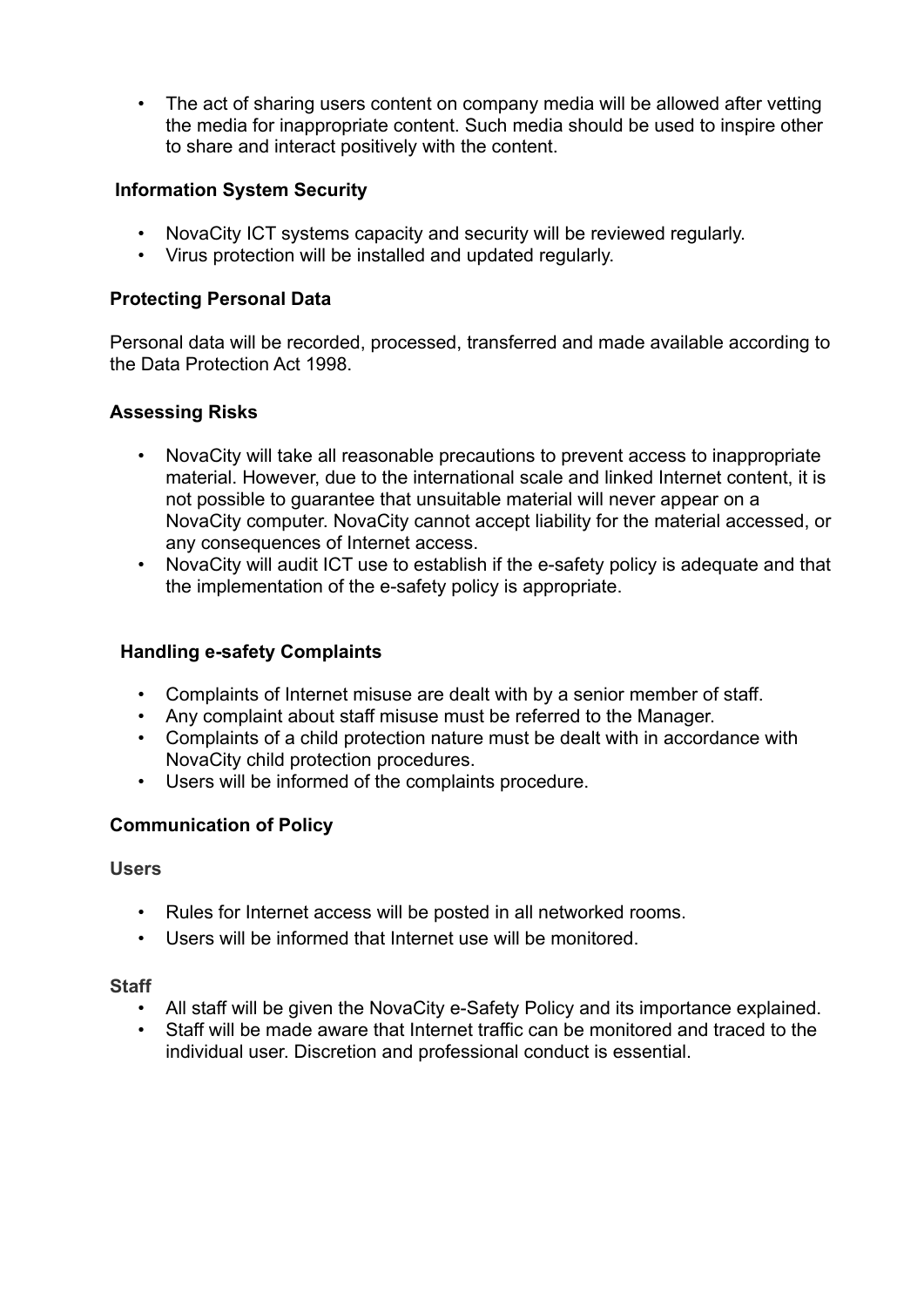# Appendix• **A** eSafety Incident Log

| Date of incident:                     |  |
|---------------------------------------|--|
| Member of staff reporting incident:   |  |
| URL, (web address) of incident:       |  |
| Copy of screens/evidence saved<br>to: |  |
| Location of incident (room):          |  |
| <b>Computer number if known:</b>      |  |
| <b>Details:</b>                       |  |
|                                       |  |
|                                       |  |
| Passed to:                            |  |
| <b>Action taken</b>                   |  |
|                                       |  |
|                                       |  |
|                                       |  |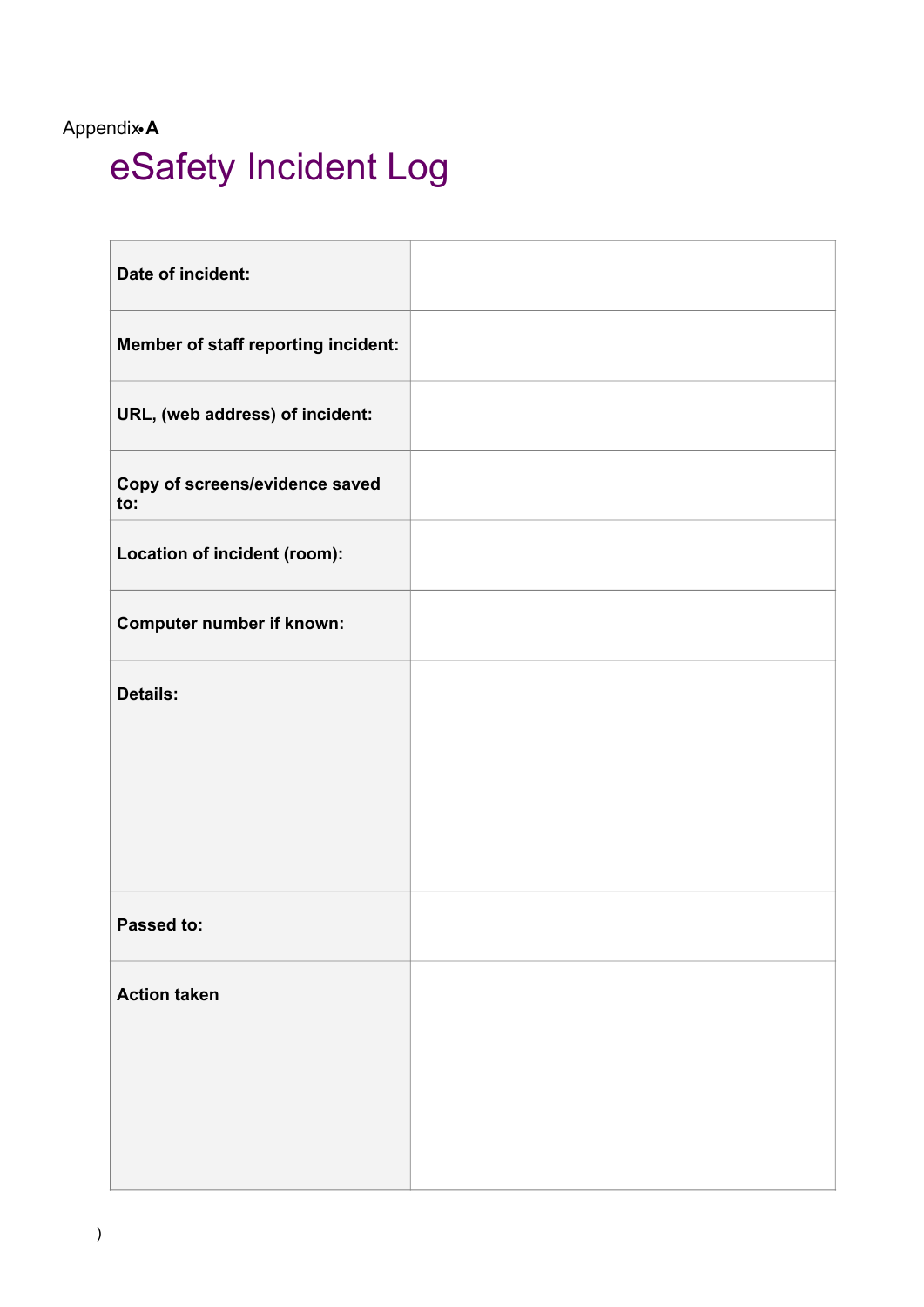# Current Legislation

# **Acts relating to monitoring of individuals**

# **Data Protection Act 1998**

The Act requires anyone who handles personal information to comply with 8 important data protection principles when treating personal data relating to any living individual. The Act grants individuals rights of access to their personal data, compensation and prevention of processing.

<http://www.hmso.gov.uk/acts/acts1998/19980029.htm>

# **Regulation of Investigatory Powers Act 2000**

Regulating the interception of communications and making it an offence to intercept or monitor communications without the consent of the parties involved in the communication. The RIPA was enacted to comply with the Human Rights Act 1998. The Telecommunications (Lawful Business Practice) (Interception of Communications) Regulations 2000, however, permit a degree of monitoring and record keeping, for example, to ensure communications are relevant to school activity or to investigate or detect unauthorised use of the network. Nevertheless, any monitoring is subject to informed consent, which means steps must have been taken to ensure that everyone who may use the system is informed that communications may be monitored. Covert monitoring without informing users that surveillance is taking place risks breaching data protection and privacy legislation.

<http://www.hmso.gov.uk/acts/acts2000/20000023.htm>

# **Human Rights Act 1998**

The Act is one of the most significant pieces of constitutional legislation enacted in the United Kingdom. It is a key part of the Government's programme to encourage a modern civic society where the rights and responsibilities of our citizens are clearly recognised and properly balanced. Its effect is to allow people to claim their rights under the European Convention on Human Rights in UK courts and tribunals, instead of having to go to the European Court in Strasbourg. The Act underpins this by requiring all public authorities in the UK to act compatibly with the Convention rights. This places new responsibilities on all of us who work in public authorities, which includes central government, the courts, the Police, local government and many bodies who carry out functions which the Government would otherwise have to undertake.

<http://www.justice.gov.uk/guidance/humanrights.htm>

# **Other Acts relating to eSafety**

# **Racial and Religious Hatred Act 2006**

It a criminal offence to threaten people because of their faith, or to stir up religious hatred by displaying, publishing or distributing written material which is threatening. Other laws already protect people from threats based on their race, nationality or ethnic background.

[http://www.opsi.gov.uk/acts/acts2006/ukpga\\_20060001\\_en\\_1](http://www.opsi.gov.uk/acts/acts2006/ukpga_20060001_en_1)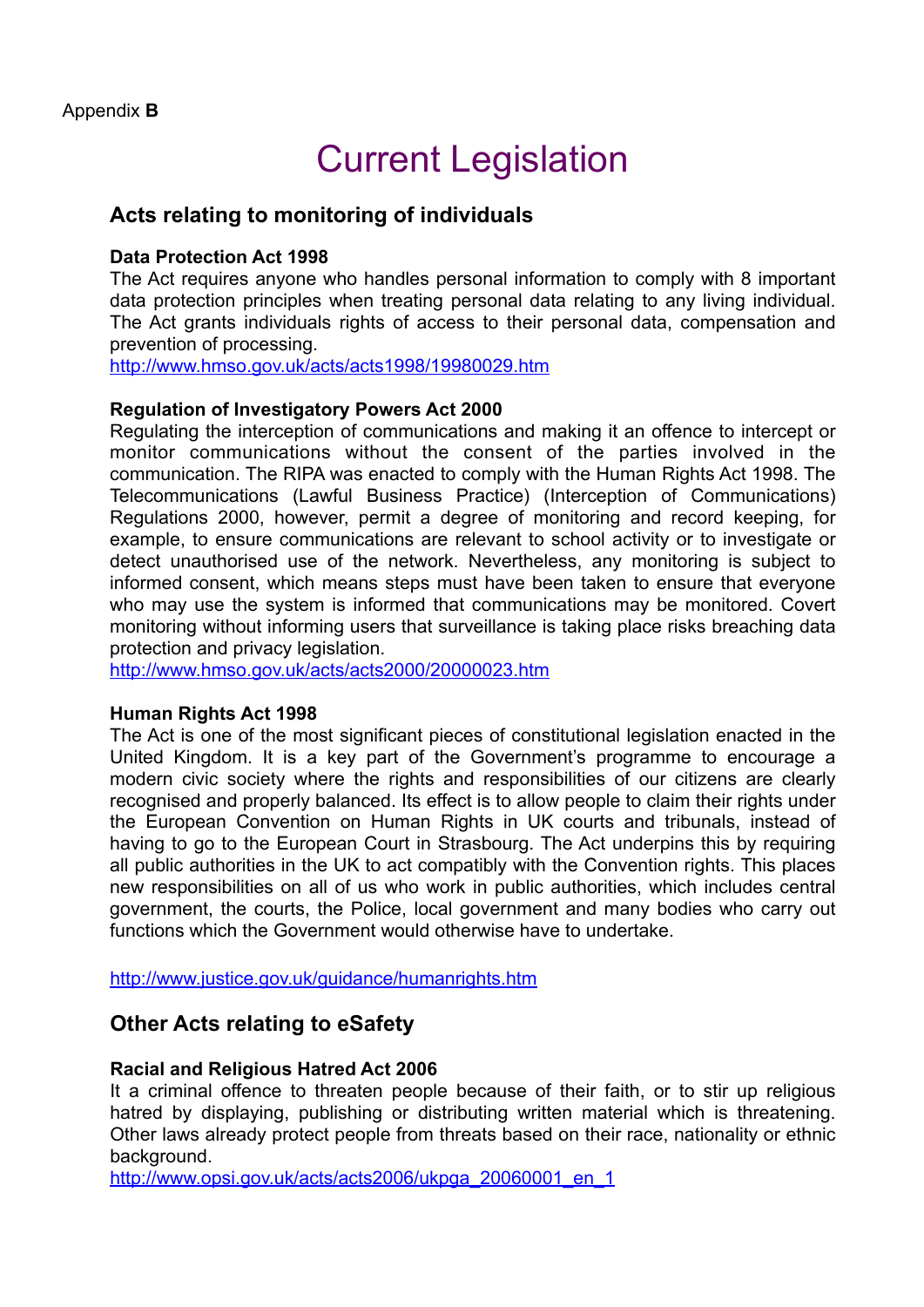# **Public Order Act 1986 (sections 17– 29)**

This Act makes it a criminal offence to stir up racial hatred by displaying, publishing or distributing written material which is threatening. Like the Racial and Religious Hatred Act 2006 it also makes the possession of inflammatory material with a view of releasing it a criminal offence.

[http://www.opsi.gov.uk/acts/acts1986/pdf/ukpga\\_19860064\\_en.pdf](http://www.opsi.gov.uk/acts/acts1986/pdf/ukpga_19860064_en.pdf)

#### **Crime and Disorder Act 1998**

The Crime and Disorder Act 1998 promotes the practice of partnership working to reduce crime and disorder and places a statutory duty on Police and Local Authorities to develop and implement a strategy to tackle problems in their area. In doing so, the responsible authorities are required to work in partnership with a range of other local public, private, community and voluntary groups and with the community itself.

The Acts key areas were the introduction of [Anti-Social Behaviour Orders](http://en.wikipedia.org/wiki/anti-social_behaviour_order) (ASBO's), Sex Offender Orders, Parenting Orders and the introduction of law specific to 'racially aggravated' offences.

<http://www.opsi.gov.uk/acts/acts1998/19980037.htm>

# **Sexual Offences Act 2003**

The new grooming offence is committed if you are over 18 and have communicated with a child under 16 at least twice (including by phone or using the Internet) it is an offence to meet them or travel to meet them anywhere in the world with the intention of committing a sexual offence. Causing a child under 16 to watch a sex act is illegal, including looking at images such as videos, photos or webcams, for your own gratification. It is also an offence for a person in a position of trust to engage in sexual activity with any person under 18, with whom they are in a position of trust.

Schools should already have a copy of "*Children & Families: Safer from sex Crime*" document as part of their child protection packs.

[http://www.opsi.gov.uk/acts/acts2003/ukpga\\_20030042\\_en\\_1](http://www.opsi.gov.uk/acts/acts2003/ukpga_20030042_en_1)

# **Communications Act 2003 (section 127)**

Sending by means of the Internet a message or other matter that is grossly offensive or of an indecent, obscene or menacing character; or sending a false message by means of or persistently making use of the Internet for the purpose of causing annoyance, inconvenience or needless anxiety is guilty of an offence liable, on conviction, to imprisonment. This wording is important because an offence is complete as soon as the message has been sent: there is no need to prove any intent or purpose.

[http://www.opsi.gov.uk/ACTS/acts2003/ukpga\\_20030021\\_en\\_13#pt2-ch1-pb20-l1g127](http://www.opsi.gov.uk/acts/acts2003/ukpga_20030021_en_13%252523pt2-ch1-pb20-l1g127)

# **The Computer Misuse Act 1990 (sections 1 – 3)**

Regardless of an individual's motivation, the Act makes it a criminal offence to gain:

- access to computer files or software without permission (for example using another persons password to access files)
- unauthorised access, as above, in order to commit a further criminal act (such as fraud)
- impair the operation of a computer or program

UK citizens or residents may be extradited to another country if they are suspected of committing any of the above offences.

[http://www.opsi.gov.uk/acts/acts1990/ukpga\\_19900018\\_en\\_1#pb1-l1g1](http://www.opsi.gov.uk/acts/acts1990/ukpga_19900018_en_1%252523pb1-l1g1)

# **Malicious Communications Act 1988 (section 1)**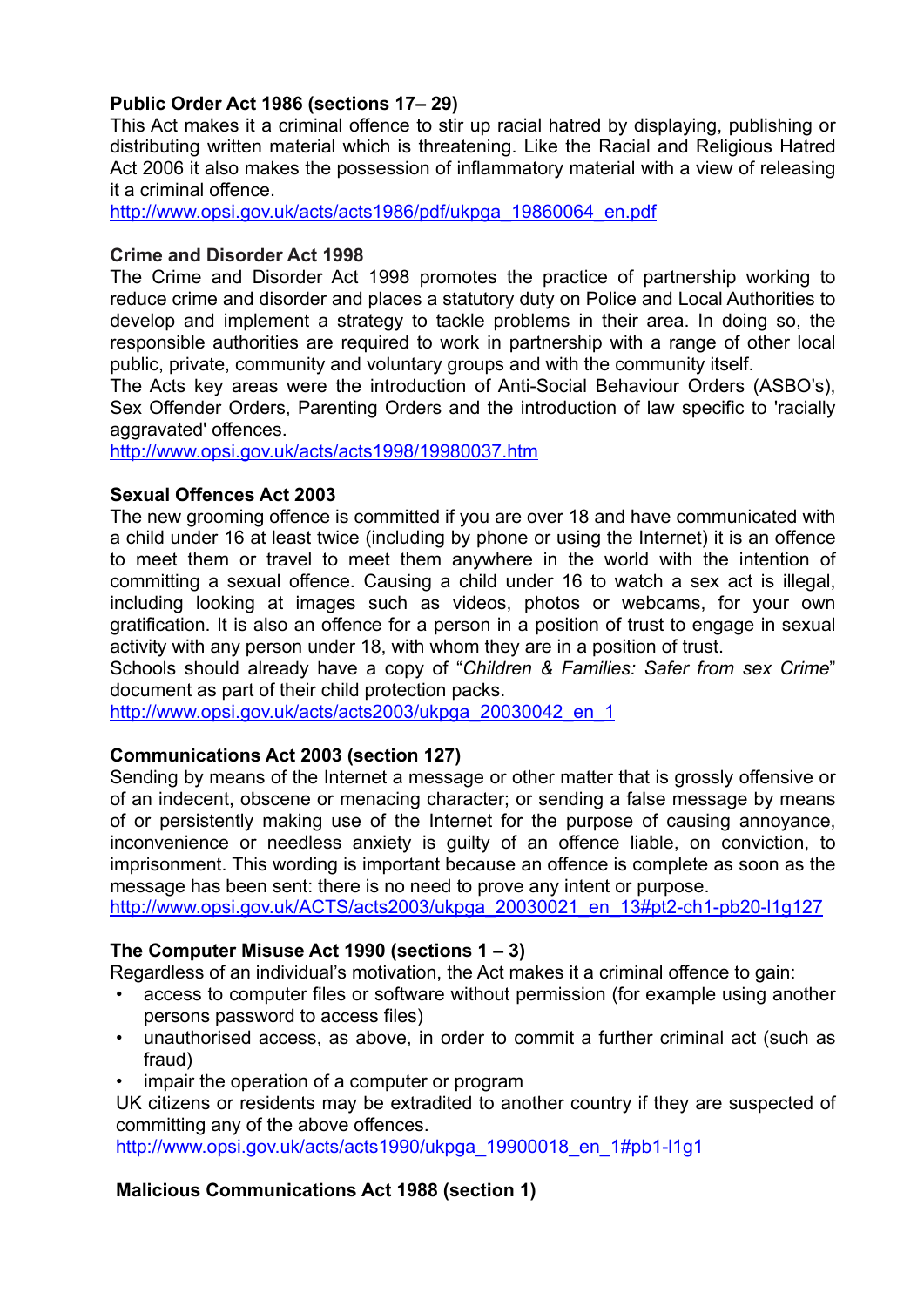This legislation makes it a criminal offence to send a letter (including an email) that conveys indecent, grossly offensive, threatening material or information that is false; or is of an indecent or grossly offensive nature if the purpose was to cause a recipient to suffer distress or anxiety.

[http://www.opsi.gov.uk/ACTS/acts1988/Ukpga\\_19880027\\_en\\_1.htm](http://www.opsi.gov.uk/acts/acts1988/ukpga_19880027_en_1.htm)

# **Copyright, Design and Patents Act 1988**

Copyright is the right to prevent others from copying or using work without permission. Works such as text, music, sound, film and programs all qualify for copyright protection. The author of the work is usually the copyright owner, but if it was created during the course of employment it belongs to the employer. Copyright infringement is to copy all or a substantial part of anyone's work without obtaining the author's permission. Usually a licence associated with the work will allow a user to copy or use it for limited purposes. It is advisable always to read the terms of a licence before you copy or use someone else's material. It is also illegal to adapt or use software without a licence or in ways prohibited by the terms of the software licence.

[http://www.copyrightservice.co.uk/copyright/p01\\_uk\\_copyright\\_law](http://www.copyrightservice.co.uk/copyright/p01_uk_copyright_law)

# **Protection of Children Act 1978 (section 1)**

It is an offence to take, permit to be taken, make, possess, show, distribute or advertise indecent images of children in the United Kingdom. A child for these purposes is anyone under the age of 18. Viewing an indecent image of a child on your computer means that you have made a digital image. An image of a child also covers pseudophotographs (digitally collated or otherwise). A person convicted of such an offence may face up to 10 years in prison.

[http://www.opsi.gov.uk/RevisedStatutes/Acts/ukpga/1978/cukpga\\_19780037\\_en\\_1](http://www.opsi.gov.uk/revisedstatutes/acts/ukpga/1978/cukpga_19780037_en_1)

# **Obscene Publications Act 1959 and 1964**

An Act to amend the law relating to the publication of obscene matter; to provide for the protection of literature; and to strengthen the law concerning pornography.

Publishing an "obscene" article is a criminal offence. Publishing includes electronic transmission.

[http://www.statutelaw.gov.uk/content.aspx?LegType=All](http://www.statutelaw.gov.uk/content.aspx?legtype=all+legislation&searchenacted=0&extentmatchonly=0&conferspower=0&blanketamendment=0&sortalpha=0&pagenumber=0&navfrom=0&parentactivetextdocid=1128038&activetextdocid=1128040&filesize=45334) +Legislation&searchEnacted=0&extentMatchOnly=0&confersPower=0&blanketAmend ment=0&sortAlpha=0&PageNumber=0&NavFrom=0&parentActiveTextDocId=1128038 &ActiveTextDocId=1128040&filesize=45334

# **Protection from Harassment Act 1997**

A person must not pursue a course of conduct, which amounts to harassment of another, and which he knows or ought to know amounts to harassment of the other.

A person whose course of conduct causes another to fear, on at least two occasions, that violence will be used against him is guilty of an offence if he knows or ought to know that his course of conduct will cause the other so to fear on each of those occasions.

[http://www.opsi.gov.uk/acts/acts1997/ukpga\\_19970040\\_en\\_1](http://www.opsi.gov.uk/acts/acts1997/ukpga_19970040_en_1)

# **Privacy and Electronic Communications (EC Directive) Regulations 2003 (Including spam)**

The Privacy and Electronic Communications Regulations set out rules for people who wish to send you electronic direct marketing, for example, email and text messages.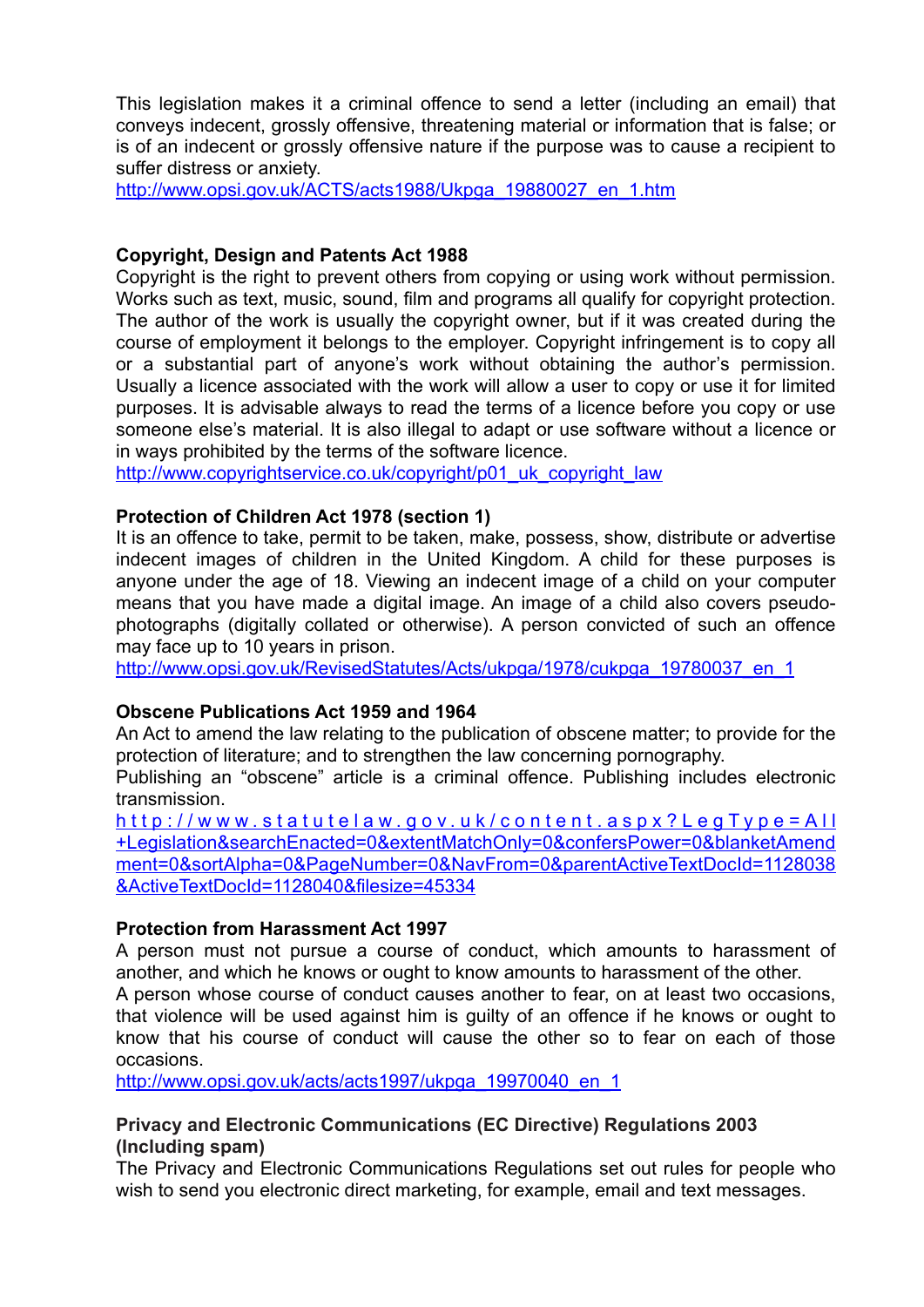[http://www.ico.gov.uk/what\\_we\\_cover/privacy\\_and\\_electronic\\_communications/](http://www.ico.gov.uk/what_we_cover/privacy_and_electronic_communications/the_basics.aspx) the\_basics.aspx

Appendix **C**

# **Glossary**

Some of the following phrases and acronyms are found within this policy. There are others that do not appear but may help to serve as a useful reference elsewhere:

**API:** Acronym for Application Program Interface, a set of tools, routines and rules for building software applications in a consistent way.

**Asynchronous Learning:** Mode of learning event in which participants are not online at the same time and are unable to communicate without time delay.

**Authentication:** Process of confirming the identity of an individual.

**AUP:** Acronym for Acceptable Use Policy i.e. agreed procedures in place to minimize eSecurity and eSafety risks.

**AVI:** Acronym for Audio Video Interleave - the file format used by Microsoft Video for Windows.

**Bandwidth:** Term that describes how much data can be sent via a connection in a specified time. This measurement is typically described in bps or bits per second.

**Becta:** British Educational Communications and Technology Agency - A Government funded agency promoting use of ICT.

**Bit:** The minimum unit of computer data - either a 0 or a 1.

**Blog:** A blog (a contraction of the term "web log") is a type of website, usually maintained by an individual with regular entries of commentary, descriptions of events, or other material such as graphics or video.

**Bps:** Acronym for Bits per second the units in which the speed of modems are rated. Indicates the amount of information a modem can transmit and receive each second.

**Browse:** Process of viewing web pages over the World Wide Web.

**Browser:** Program that allows you to view and interact with web pages on the World Wide We<sub>b</sub>

**Byte:** Unit for measuring data - usually 8 bits.

**CEOP:** The Child Exploitation and Online Protection Centre - delivers a multiagency service dedicated to tackling the exploitation of children.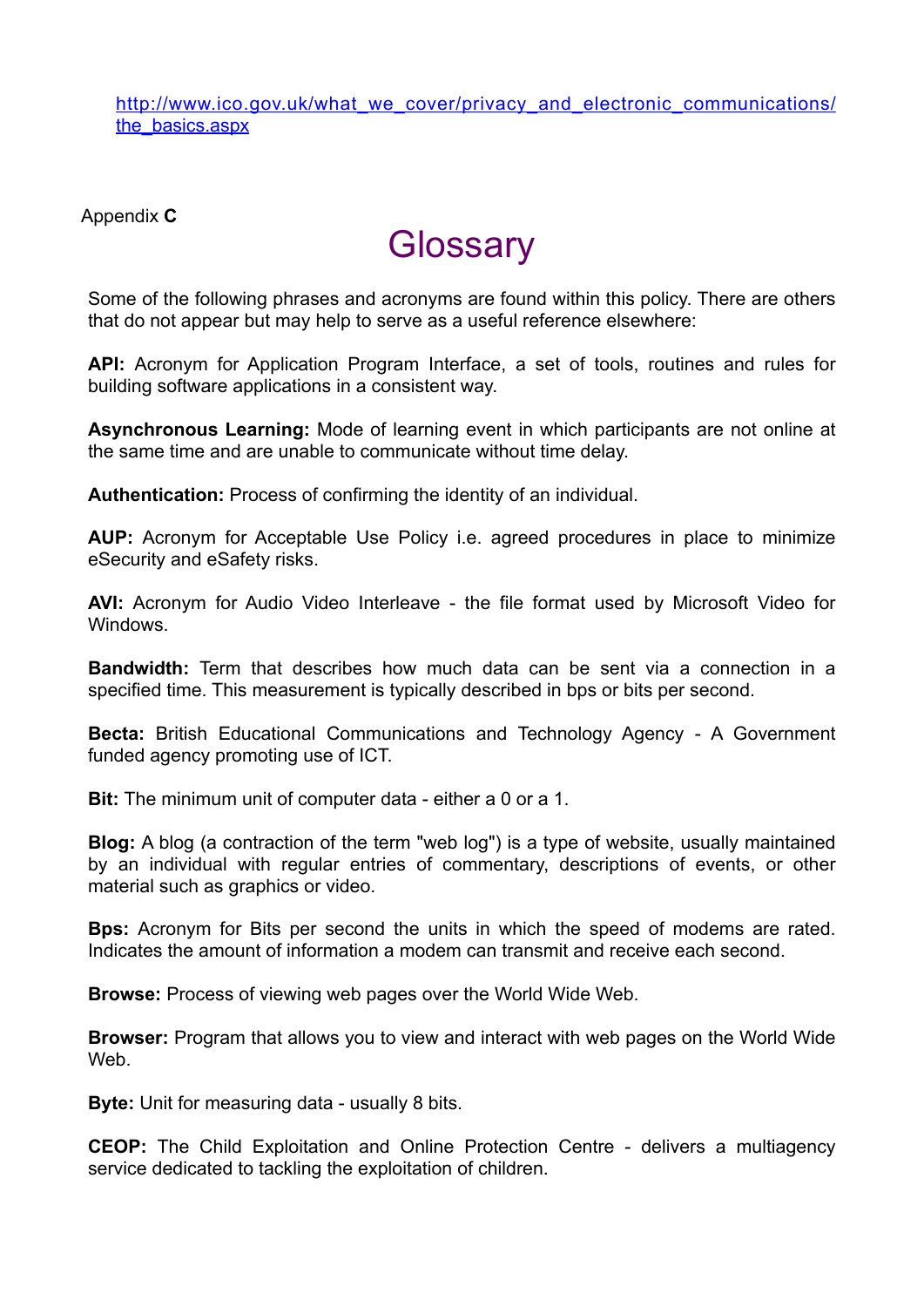**CD:** Acronym for Compact Disc. Originally an audio-only format the CD has spawned a range of derivatives including CD-ROM (Compact Disc Read Only

Memory), CDi (Compact Disc Interactive) CD-R (CD-ROM Recordable) and most recently CD-RW (Compact Disc Read Write).

**Chat:** Talking to one person or many people, usually in text format via the internet.

**Childnet:** A non-profit organisation working with others to help make the Internet a positive and safe place for children and young people.

**Compression:** Reducing the size of a file so that it can be transmitted more quickly and takes up less storage space.

**Cookie:** Small element of data sent to your computer when you visit a website. When you subsequently return to the site, this data may be used for a range of things including recalling your username.

**DHTML:** Acronym for Dynamic HTML - a new way of developing web pages with enhanced functionality. Standards for DHTML are still being developed.

**Digital:** Made up of zeros (0) and ones (1) or bits of information

**DNS:** Acronym for Domain Name System - the system that regulates naming of computers on the internet. The core of the system is a vast database that stores the names and network addresses of every computer, accessed whenever a computer needs to convert a Domain Name into a numeric IP address.

**Domain:** Official name for a computer attached to the Internet. Email addresses normally consist of a user ID and a domain name separated by the @ symbol.

**Download:** The process of copying files from one remote host to your computer, usually via FTP.

**DVD:** Acronym for Digital Versatile Disc.

**eLearning:** Wide range of electronic learning applications and processes including Webbased learning, computer-based learning, virtual classrooms and digital collaboration. Commonly held to include delivery of content via the Internet, intranet, extranet (LAN/ WAN), audio, video tape, satellite broadcast, interactive TV and CD-ROM.

**eMail:** Sending electronic messages over a network or the internet.

**End user:** The individual using ICT equipment at the time.

**eSecurity:** Procedures to ensure all electronic data is categorised as public, restricted or protected and that electronic systems containing the data are securely maintained.

**eSafety:** procedures to ensure computer users know their access rights and responsibilities in using ICT.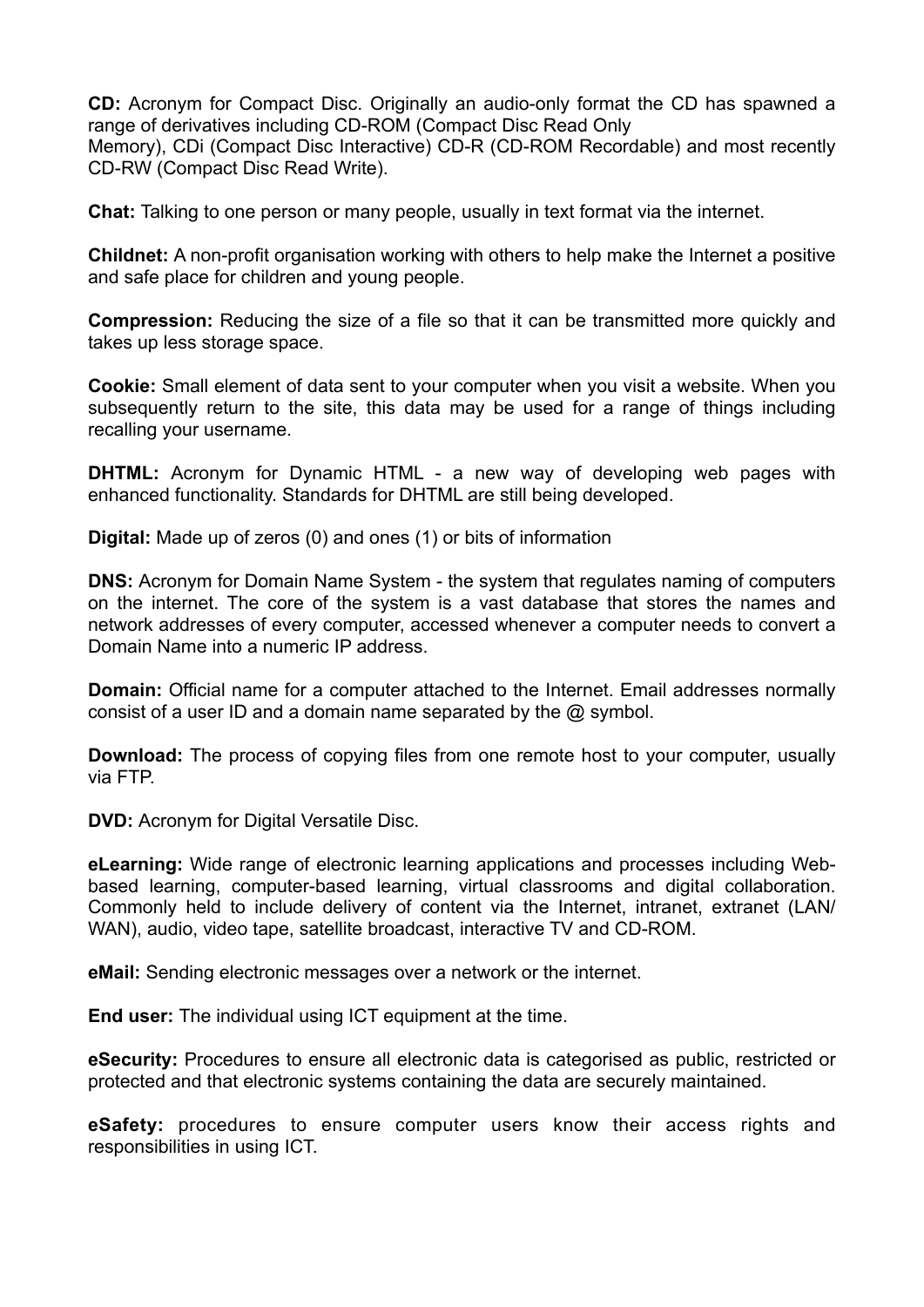**Extranet:** A local area network (LAN) or wide area network (WAN) using HTML, SMTP, only available to people inside and certain people outside an organization, as determined by the organization.

**FAQ:** Acronym for Frequently Asked Questions.

**Flash:** A vector graphic animation tool marketed by Macromedia and widely used for developing web delivered e-learning.

**FTP:** Acronym for File Transfer Protocol. A process that allows you to transfer files or programmes to or from computers across the internet.

**GIF:** Acronym for Graphics Interchange Format - a common format for the storage of largely non-photographic imagery.

**Gigabyte:** 1024 megabytes of computer data.

**Hardware:** Physical technology such as computers, monitors and keyboards rather than software.

**Hits:** The number of requests for information made to a server.

**Host:** Computer that exists to allow other computers to connect with it.

**HTML:** Acronym for Hypertext Mark-up Language - the basic language that is used to construct web pages. There are several HTML standards in existence, the latest of which is HTML 4.

**HTTP:** Acronym for Hypertext Transfer Protocol, the standard that regulates the way information is transferred around the World Wide Web.

**Hyperlink:** Underlined word or set of words that, when clicked, takes you to a different place on that page or to a new destination altogether.

**ICT:** Acronym for Information and Communication Technology.

**Internet:** The full range of networks interconnected via internet protocol.

**IP:** Acronym for Internet Protocol, the rules that regulate the way information is transferred across the Internet.

**IPS:** Acronym for Intrusion Prevention System - a network security device that monitors network and/or system activities for malicious or unwanted behaviour and can react, in real-time, to block or prevent those activities.

**ISP:** Acronym for Internet Service Provider - companies that provide users with access to the internet.

**Intranet:** A private network inside an organisation that uses Internet technology, but is segregated from the Internet by a firewall. This means that authorised users can only access this network.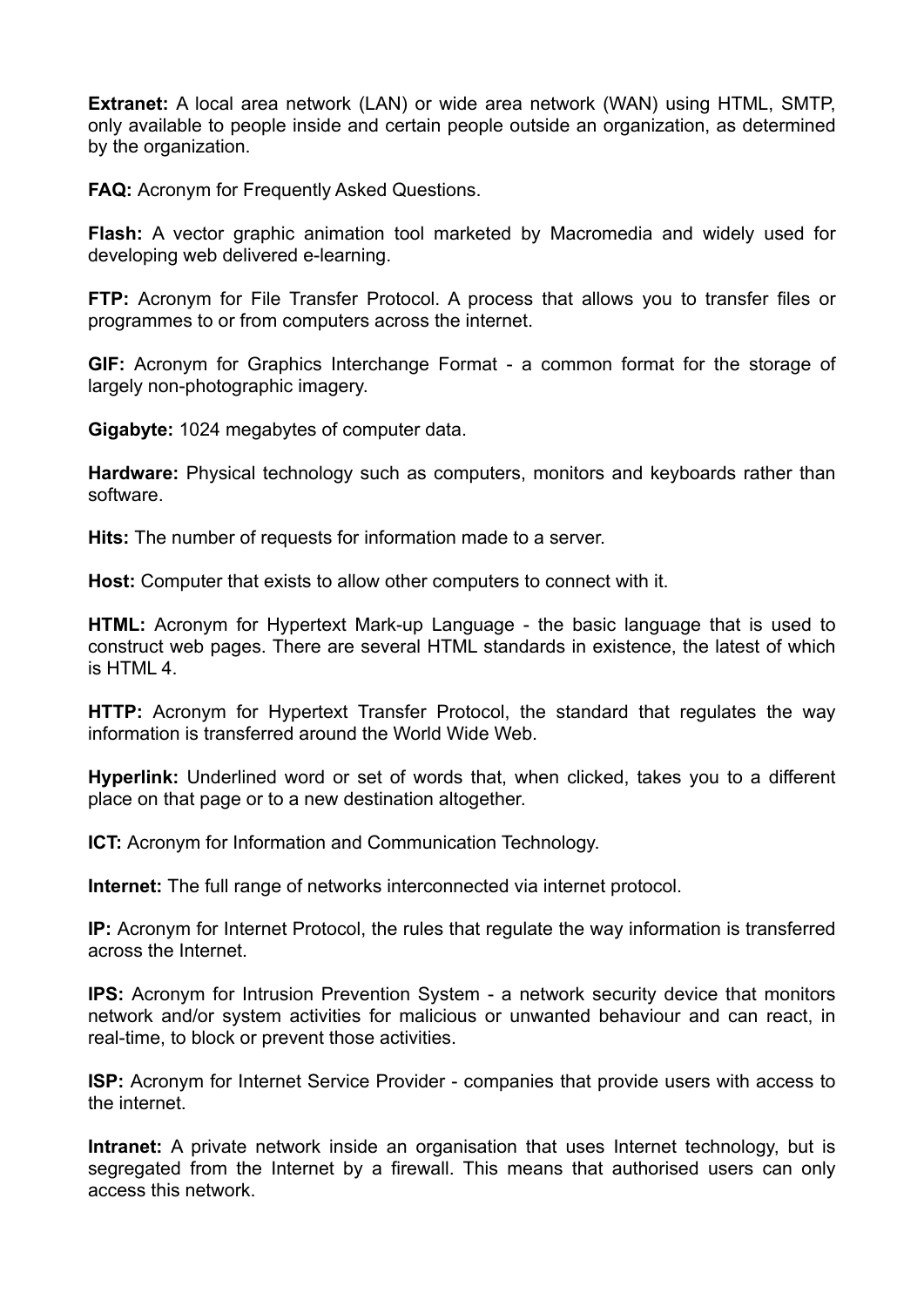**ISDN:** Acronym for Integrated Services Digital Network. This telecommunications technology provides increased bandwidth using telephone lines but generates significant additional cost.

**Java:** Language developed specifically for creating software that can be simply downloaded from the Internet, but now used for a wide range of applications.

**Javascript:** Language similar to Java but actually incorporated into web pages in the interests of creating various special effects.

**JPEG:** Acronym for Joint Photographic Experts Group - the committee that originally developed this special image file format. JPEG files are now the most popular format for storing photographic images.

**Kilobyte:** Unit of computer data, made up of 1024 bytes.

**Learning Platform:** A Virtual Learning Environment (VLE) with facilities for communication, work storage and access to learning resources.

**Learning Portal:** A website that offers learners consolidated access to learning and training resources from multiple sources.

**Login:** The action involved in entering a computer system or the account name you have been authorised to gain access to a system with.

**Megabyte:** Unit of computer data made up of 1024 kilobytes.

**MIS:** Acronym for Management Information System - provides a co-ordinated approach to the gathering and use of data.

**Modem:** Device that allows one computer to connect to another via a telephone line.

**MPEG:** Acronym for Moving Picture Experts Group - the committee who devised this innovative file format for storing video images.

**Network:** Two or more computers connected together.

**Network Manager:** Someone who oversees the network, monitoring its performance, security, error detection and who implements access controls.

**Offline:** Term that implies that an item of hardware or software is no longer actively linked with the Internet. See Online below.

**Online:** Opposite of Offline - i.e. an item of hardware or software is actively linked with the Internet.

**Operating System:** The basic system that underpins computer operations and the foundation upon which all other programs operate. MSDOS, UNIX and Windows are all examples of operating systems.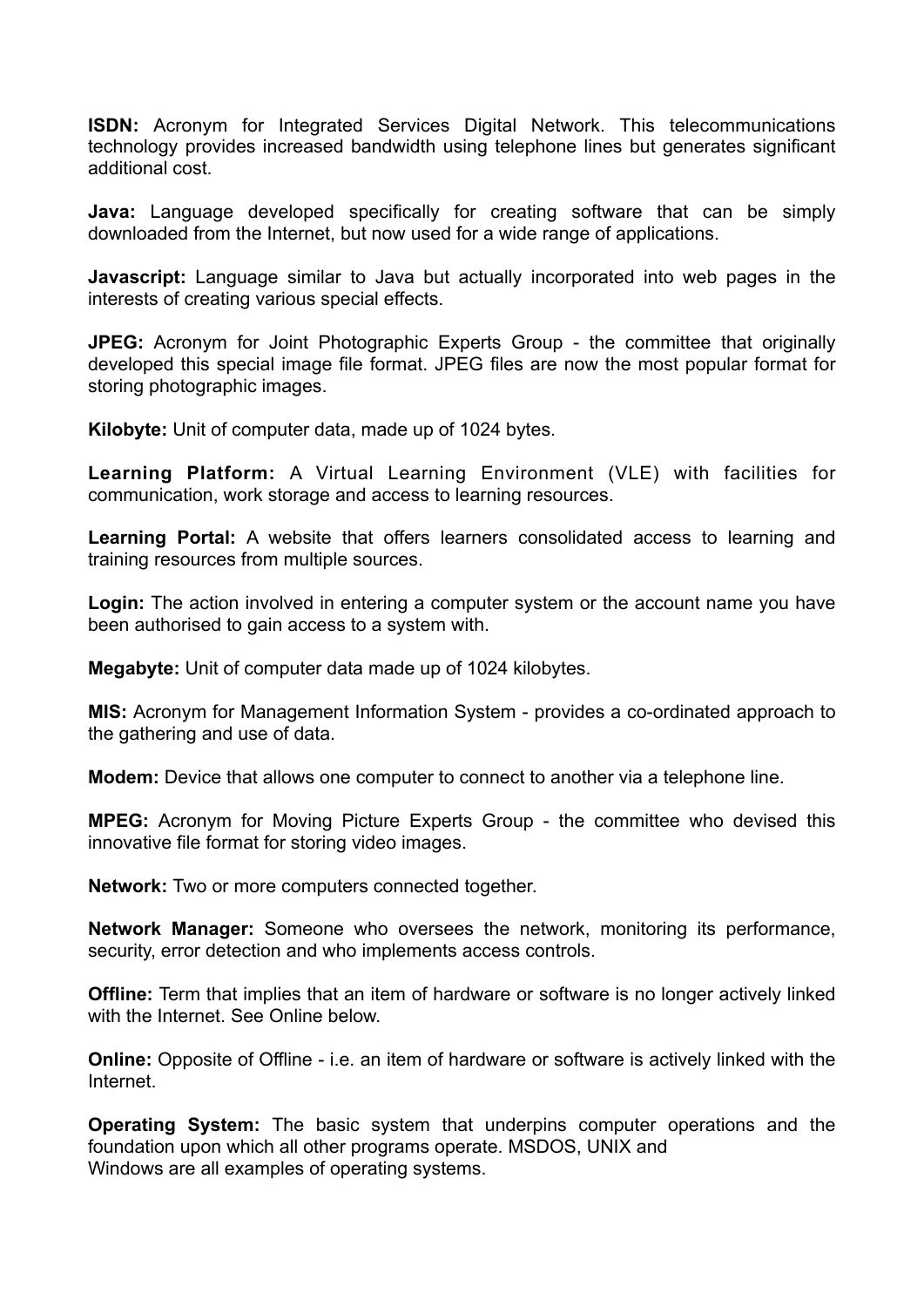**Plug-in**: Small pieces of software that add to the capability of existing programs.

**PDA:** An acronym for personal digital assistant - a mobile device or palmtop computer.

**POP:** Acronym for Post Office Protocol or Point of Presence - the location where connections to a network or the Internet may be accessed via dial-up networking.

**Remote Access:** Accessing and/or processing data from a computer in a different location.

**RGfL:** Acronym for Rotherham Grid for Learning - provides fast, secure and effective broadband Internet and email access for Rotherham schools. At its heart is a network which also connects all the borough's schools together via a central point where both pupils and teaching staff can share resources.

**Router:** Mechanism for transferring data between one or more networks.

**Server:** Both the software and hardware that is used to provide access to an internet resource.

**SIRO:** Acronym for Senior Information Risk Owner - a senior manager who co-ordinates and takes responsibility for action related to e-security and eSafety.

**SMTP:** Acronym for Simple Mail Transport Protocol. The standard that governs how email is sent and received.

**Software:** The files, data and programs that allow a computer to function but have no physical dimensions. By way of contrast, see 'Hardware'.

**Terabyte:** Unit for a vast amount of computer data, consisting of 1024 gigabytes.

**Twitter:** This is a free social networking and micro-blogging service that enables its users to send and read messages known as tweets. Tweets are text-based posts of up to 140 characters displayed on the author's profile page and delivered to the author's subscribers who are known as 'followers'.

**Upload:** Send files to another computer, usually via FTP.

**URL:** Acronym for Universal Resource Locator otherwise known as the address of a website.

**VoIP:** Acronym for Voice over Internet Protocol - or using the internet to transmit voice conversations, a technique increasingly used within virtual classroom systems.

**Virus:** Self-replicating software that propagates itself from one computer system to another, normally devised with malicious or mischievous motives.

**VLE:** Acronym for Virtual Learning Environment (See Learning Platform).

**VPN:** Acronym for Virtual Private Network which is a software application to create a private computer link between computers in different locations.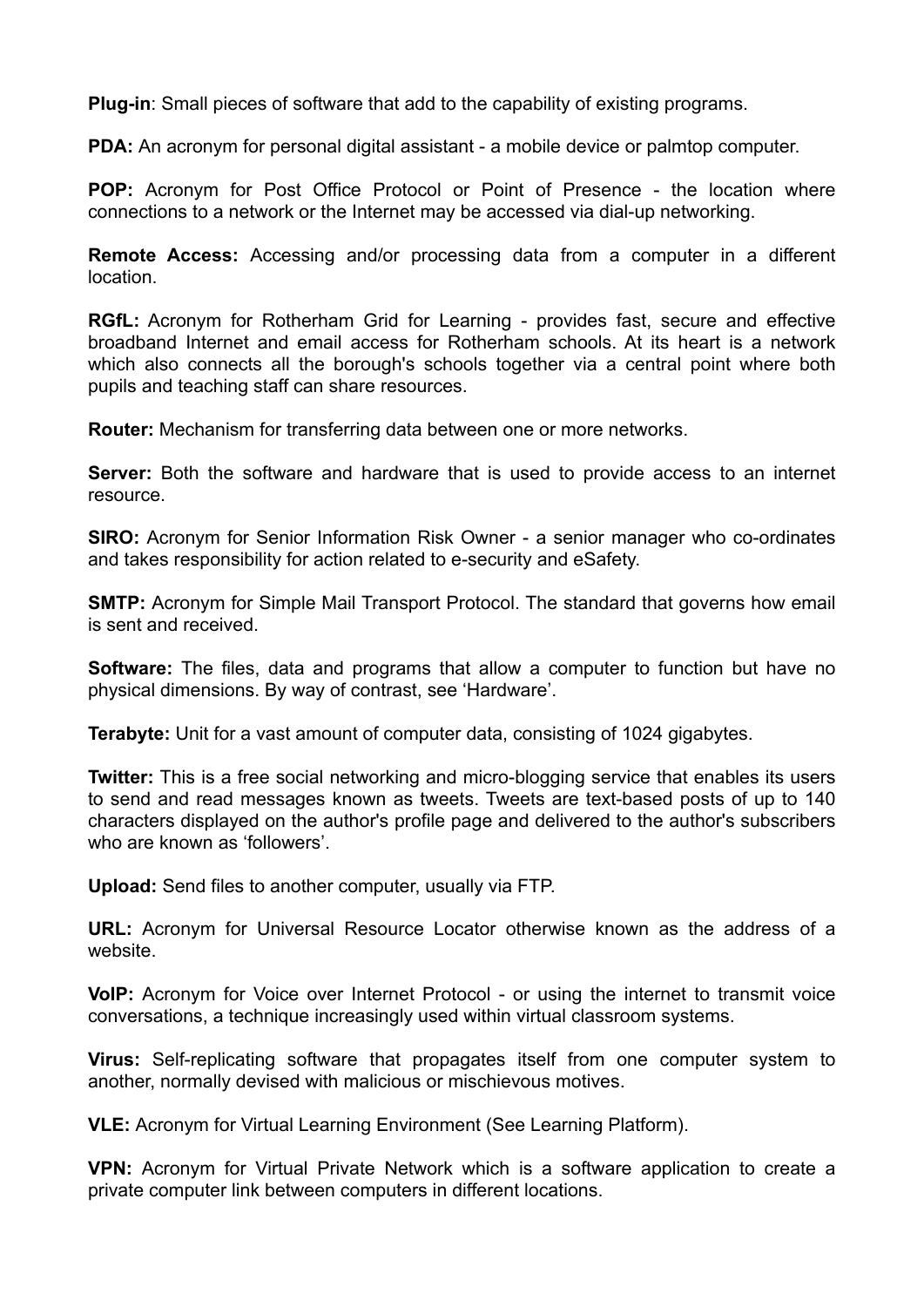**Web space:** Amount of data capacity available for the construction of web pages, normally measured in megabytes.

**Website:** Collection of linked web pages with a common theme, created for the same purpose.

**World Wide Web:** A global information resource made up of interconnected web pages.

# Appendix **D**

(Glossary courtesy of Bedfordshire County Council)

# Further Information and Guidance

The nature of eSafety and technology is evolving rapidly. You may wish to keep up to date with further information or advice which can be found from the following websites:

- [www.parentscentre.gov.uk](http://www.parentscentre.gov.uk/) (Resource for parents)
- <http://www.ceop.gov.uk/>(Child Exploitation and Online Protection Centre -Resources for schools, parents, children and young people and practitioners)
- [www.iwf.org.uk](http://www.iwf.org.uk) (Internet Watch Foundation reporting of illegal images or content)
- [www.thinkuknow.co.uk](http://www.thinkuknow.co.uk/)</u> (The Internet safety programme delivered by CEOP)
- [www.netsmartzkids.org](http://www.netsmartzkids.org/) (Suitable for 5 17 year olds)
- <http://www.kidzsmart.co.uk/index.html> (Suitable for all under children under 11 years)
- [www.phonebrain.org.uk](http://www.phonebrain.org.uk/) (Suitable for Years 5 8 year olds)
- [www.bbc.co.uk/cbbc/help/safesurfing](http://www.bbc.co.uk/cbbc/help/safesurfing) (Suitable for Years 3 and 4)
- [www.hectorsworld.com](http://www.hectorsworld.com/) (Suitable for Foundation Stage, Years 1 and 2 and is linked to the thinkuknow website above)
- [www.teachernet.gov.uk](http://www.teachernet.gov.uk) (Resource for schools, LA's and other educational settings)
- [www.digizen.org.uk](http://www.digizen.org.uk) (Materials from DfE around the issue of cyberbullying)
- [www.becta.org.uk](http://www.becta.org.uk) (Resource for the education sector and others including current model policies on eSafety)
- <http://www.nextgenerationlearning.org.uk/>(Simple tips for parents / adults)
- [http://www.rscb.org.uk/Home.aspx](http://www.rscb.org.uk/home.aspx) (Rotherham Safeguarding Children's Board policies, procedures and practices.)
- <http://www.nen.gov.uk/esafety>(Resources for schools and other educational settings including an online eSafety tool.)
- <http://www.yhgfl.net/>(Yorkshire and Humber Grid for Learning Consisting of a Regional Broadband Consortium)